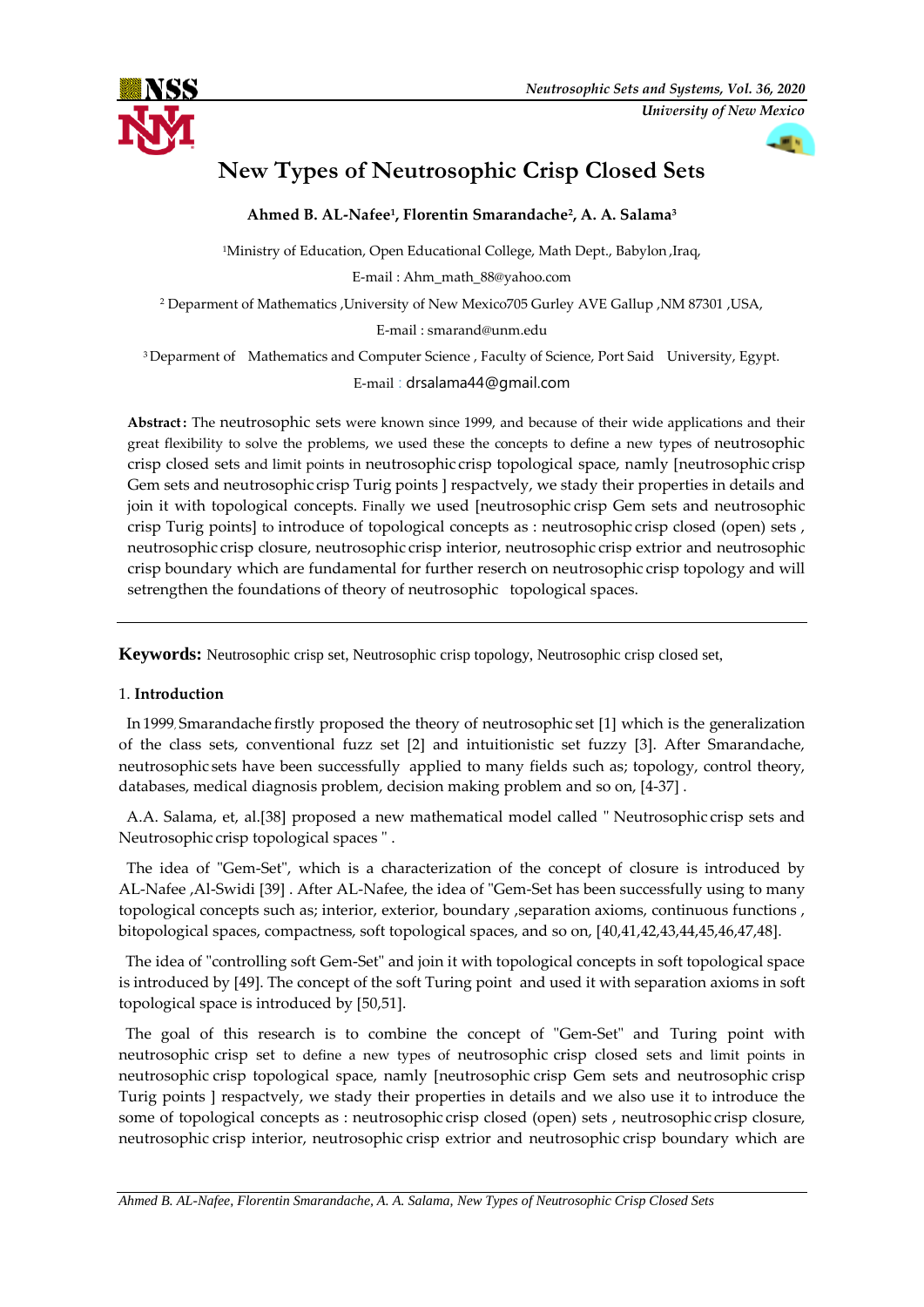fundamental for further reserch on neutrosophic crisp topology and will setrengthen the foundations of theory of neutrosophic topological spaces.

The paper is structured, as follows; In section 2, we first recall the necessary background, on neutrosophic and neutrosophic crisp points [NCP<sup>N</sup> for short]. In section 3, a neutrosophic crisp Turing points properties are introduced with their properties. In section 4, the concept of neutrosophic crisp Gem sets are introduced and studied their properties.

Throughout this paper, NCTS means a neutrosophic crisp topological space, also we write  $(H)$  by H (for short), the collection of all neutrosophic crisp sets on H will be denoted by N(H).

### **2. Preliminaries,,**

### 2.1. **Definition** [52]

Let H be a non-empty fixed set, a neutrosophic crisp set (for short NCS) D is an object having the form  $D = \langle D_1, D_2, D_3 \rangle$  where  $D_1, D_2$  and  $D_3$  are .subsets of H.

We will exhibit the basic neutrosophic operations defnitions (union, intersection and complement) . Since there are different definitions of neutrosophic operations, we will organize the existing definitions into two types in each type these operations will be consistent and functional. In this work we will use one Type of neutrosophic crisp sets operations.

### 2.2. **Definition** [52]

 "A neutrosophic crisp topology (NCTS) on anon-empty set H is a family T of neutrosophic crisp susets in H satisfying the following conditions;

 $\phi_N$ ,  $H_N \in T$ .

CODET, for C,D  $\in$ T

The union of any number of set in  $T$  belongs to  $T$ .

The pair ( H,T) is said to be a neutrosophic crisp topological space(NCTS) in H. Moreover the elements in T are said to be neutrosophic crisp open sets. A neutrosophic crisp set F is closed iff its complement  $(F<sup>C</sup>)$  is an open neutrosophic crisp set.

### 2.3. **Definition** [52]

Let NI be a non-null collection of neutrosophic crisp sets over a universe H. Then NI is called neutrosophic crisp ideal on H if ;

- $C \in NI$  and  $D \in NI$  then  $C \cup D \in NI$ .
- $C \in NI$  and  $D \subseteq C$  then  $D \in NI$ .

### 2.4. **Definition** [52]

Let  $(H)$ , be NCTS , A be a neutrosophic crisp set then: The intersection of any neutrosophic crisp closed sets contained A is called neutrosophic crisp clusuer of A (for short NC-CL(A)).

### 2.5. **Definition** [52]

((neutrosophic crisp sets operations of Type.I))

Let H be a non-empty set and  $C = \langle C_1, C_2, C_3 \rangle$ ,  $D = \langle D_1, D_2, D_3 \rangle$  be two neutrosophic crisp sets, where  $D_1$ , C<sub>1</sub>,D<sub>2</sub>,C<sub>2</sub> and D<sub>3</sub> C<sub>1</sub> are subsets of H ,such that  $(D_1 \cap D_2)=\emptyset$ ,  $(D_1 \cap D_3)=\emptyset$ ,  $(D_2 \cap D_3)=\emptyset$ D<sub>3</sub>)=Ø,  $(C_1 \cap C_2) = \emptyset$ ,  $(C_1 \cap C_3) = \emptyset$ ,  $(C_2 \cap C_3) = \emptyset$  then:

- $\phi$ <sub>N</sub> = < $\phi$ , $\phi$ ,H > (Neutrosophic empty set).
- H<sub>N</sub> =  $\langle H, \emptyset, \emptyset \rangle$  (Neutrosophic universal set) .
- $C \cap D = [ C_1 \cap D_1 ]$ ,  $[ C_2 \cap D_2 ]$  and  $[ C_3 \cup D_3 ]$ .
- $C U D = [C_1 U D_1]$ ,  $[C_2 U D_2]$  and  $[C_3 \cap D_3]$ .
- $C \subseteq D \Leftrightarrow C_1 \subseteq D_1$ ,  $C_2 \subseteq D_2$  and  $D_3 \subseteq C_3$ .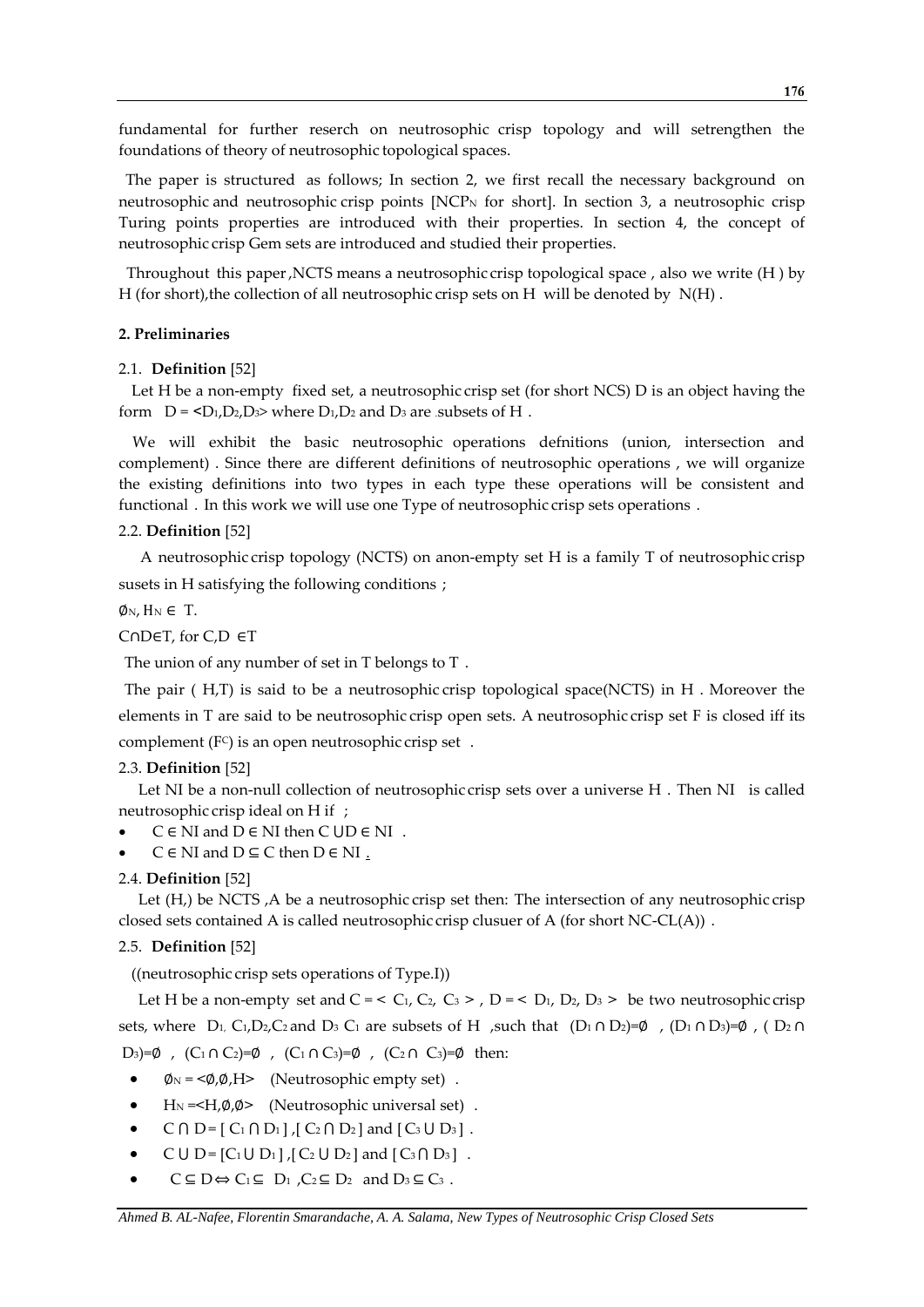- The complement of a NCS (D ) may be defined as:  $D = \langle D_3, D_2, D_1 \rangle$ .
- $C = D \Leftrightarrow C \subseteq D$ ,  $D \subseteq C$ .

### 2.6. **Definition** [53]

 $((neutrosophic crisp sets operations of Type.2))$ 

Let H be a non-empty set and  $C = \langle C_1, C_2, C_3 \rangle$ ,  $D = \langle D_1, D_2, D_3 \rangle$  be two neutrosophic crisp sets, where  $D_1$ ,  $C_1$ ,  $D_2$ ,  $C_2$  and  $D_3$ ,  $C_1$  are subsets of H then:

- $\phi$ <sub>N</sub> = < $\phi$ ,  $\phi$ ,  $\phi$  > (Neutrosophic empty set).
- H<sub>N</sub> = < H<sub>,</sub>H<sub>,</sub>H<sub>></sub> (Neutrosophic universal set).
- $C \cap D = [ C_1 \cap D_1 ]$ ,  $[ C_2 \cap D_2 ]$  and  $[ C_3 \cap D_3 ]$ .
- C U D =  $[C_1 \cup D_1]$ ,  $[C_2 \cup D_2]$  and  $[C_3 \cup D_3]$ .
- $C \subseteq D \Leftrightarrow C_1 \subseteq D_1$ ,  $C_2 \subseteq D_2$  and  $C_3 \subseteq D_3$ .
- The complement of a NCS (D ) may be defined as:  $D^c = \langle D_1c, D_2c, D_3c \rangle$ .
- $C = D \Leftrightarrow C \subseteq D$ ,  $D \subseteq C$ ".

### 2.7. **Definition** [53]

For all a,b,c  $\in$  H .Then the neutrosophic crisp points related to a,b,c are defined as follows ;

- $a_{N_1} = \langle a \rangle, \emptyset, \emptyset > \text{ on } H$ .
- $\bullet$ **b**<sub>N<sub>2</sub></sub> = < $\emptyset$ , {b}, Ø > on H.
- $\bullet$  $c_{N_2} = <\phi, \phi, \{c\} > \text{on } H$ .

(The set of all neutrosophic crisp points  $(a_{N_1}, b_{N_2}, c_{N_3})$  is denoted by NCPN).

### 3. **Neutrosophic.crisp turing point**

In this work, we will use Type.2 of neutrosophic crisp sets operations, this was necessary to homogeneous suitable results for the upgrade of this research.

### 3.1. **Definition**

Let  $(H, T)$  be NCTS ,  $P \in NCPN$  in  $H$ , we define a neutrosophic crisp ideal NI with respect to a neutrosophic crisp point P, as follows:

$$
\text{NI}(P) = \{ D \in T : P \in (D)^C \}
$$

### 3.2. **Definition**

Let  $(H, T)$  be NCTS,  $P \in NCPN$  in  $(H, T)$ ,  $Y \subseteq H$ , we define a neutrosophic crisp ideal <sup>Y</sup>NI(P) respect to subspace  $(Y,T_Y)$ , as follows:

$$
{}^{\mathrm{Y}}\mathrm{NI}(P) = \{ \mathrm{D} \in \mathrm{Ty} : \mathrm{P} \in (\mathrm{H} \setminus \mathrm{D}) \}.
$$

### 3.3. **Remark**

Let (H, T) be NCTS, Y $\subseteq$ H, for each D $\neq \emptyset_N$  and P  $\in$  NCPN in Y, then;

$$
{}^{\Upsilon}N I(P) = \{ D \in T_{\Upsilon} : P \in (H \setminus D) \} = \{ D \in T_{\Upsilon} : P \in (Y \setminus D) \}.
$$

### **Proof**

 $YNI(P) = \{DE \, Tx : P \in (H \setminus D)\} = \{DE \, Tx : P \notin D$ , for each  $P \in Y\} = \{DE \, Tx : P \in (Y \setminus D)\}$ , for each  $P \in Y\}$ .

### 3.4. **Remark**

Let (H, T) be NCTS,  $Y \subseteq H$ , for each  $D \neq \emptyset_N$  and  $P \in NCPN$  in H, then ;

 $YNI(P) = \{ D \in Tx : P \in (H \setminus D)\} = \{D \cap Y : \text{for each } D \neq \emptyset_N \in NI(P)\}.$ 

### 3.5. **Example**

Let  $(H, T)$  be NCTS, such that  $H=\{1\}$ ,

 $T=\{ \emptyset_N, H_N, A, B, C, D, E, F, G \}$ ,  $P_1 = < \emptyset$ .  $\{1\}, \emptyset >$ , such that;

 $A = \{1\}, \emptyset, \emptyset > B = \{0, \{1\}, \emptyset > C = \{1\}, \{1\}, \emptyset > D = \{1\}, \emptyset, \{1\} > A$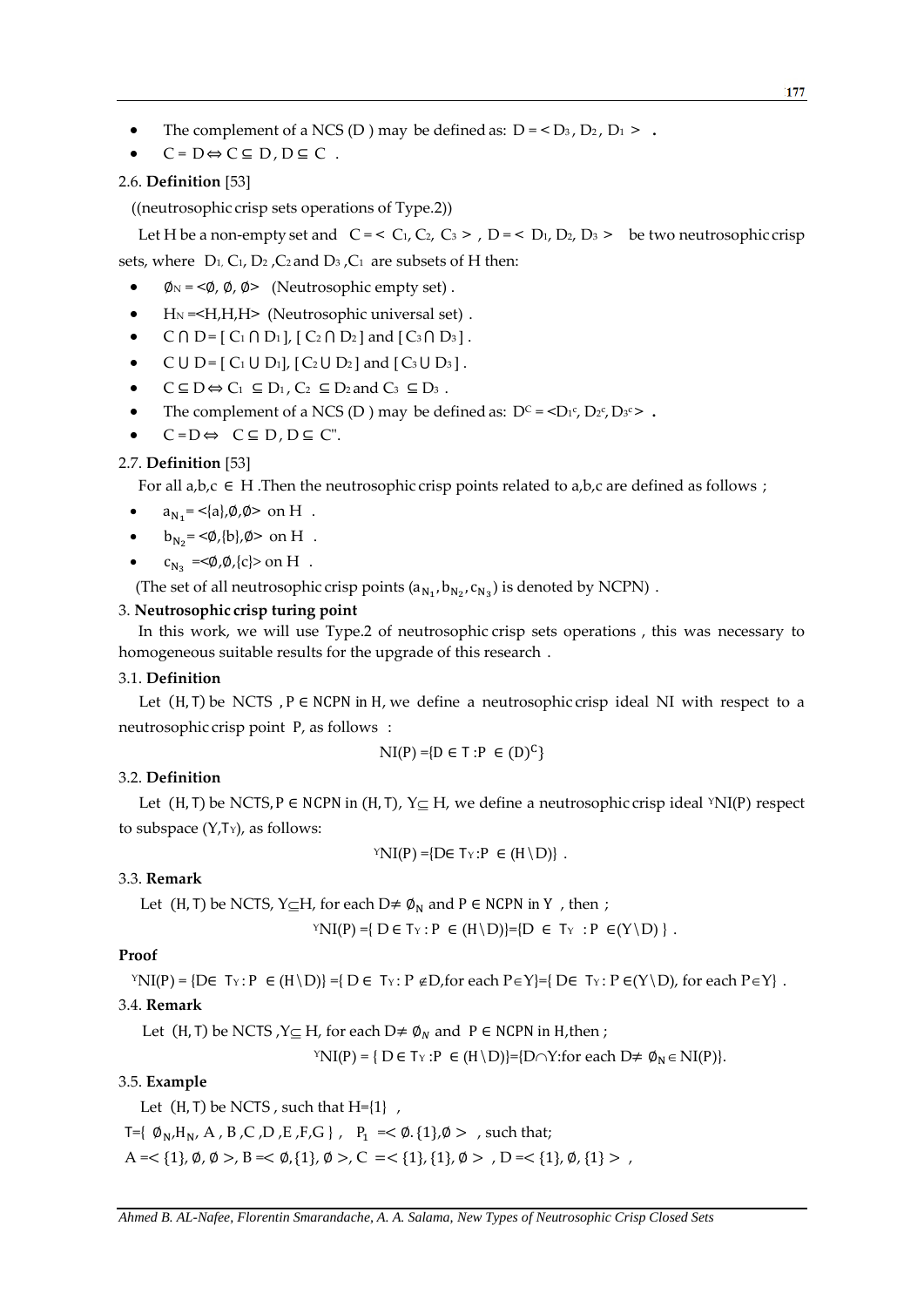$E = < \emptyset$ , {1}, {1} >,  $F = < \emptyset$ ,  $\emptyset$ , {1} > ,  $G = < \{1\}$ , {1}, {1} >.

Then,  $NI(P_1) = \{ \emptyset_N , A, D, F \}.$ 

### 3.6. **Definition**

Let  $(H, T)$  be NCTS,  $P \in NCPN$  in H and NI be a neutrosophic crisp ideal on  $(H, T)$ , we say that p is a neutrosophic crisp turing point of NI if  $D^c \in NI$  for each  $D \in T_P$ ,  $T_P$  is collection of all neutrosophic crisp open, set of neutrosophic crisp point, p.

### 3.7. **Remark**

Let (H, T) be NCTS, P  $\in$  NCPN in H and NI(P) ={D  $\in$  T: P  $\in$  (D)<sup>C</sup>} be aneutrosophic crisp ideal on  $(H, T)$ .

Then,  $p$  is a neutrosophic crisp turing point of  $NI(P)$ .

### 3.8. **Example**

Let  $(H, T)$  be NCTS, such that  $H=\{1\}$ ,

T={  $\emptyset_{N}$ , H<sub>N</sub>, A, B, C, D, E, F, G }, P<sub>1</sub> = <  $\emptyset$ , {1},  $\emptyset$  >, P<sub>2</sub> = < {1},  $\emptyset$ ,  $\emptyset$  >, such that;

 $A = \langle 1, \emptyset, \emptyset \rangle, B = \langle \emptyset, \{1\}, \emptyset \rangle, C = \langle 1, \{1\}, \emptyset \rangle, D = \langle 1, \emptyset, \{1\} \rangle,$ 

 $E = \langle \varnothing, \{1\}, \{1\} \rangle, F = \langle \varnothing, \varnothing, \{1\} \rangle, G = \langle \{1\}, \{1\}, \{1\} \rangle.$ 

Then,  $P_1$  is a neutrosophic crisp turing point of neutrosophic crisp ideal NI( $P_1$ ), but not  $P_2$ .

### 3.9. **Theorem**

Let (H, T) be NCTS,  $a_{N_1} \neq b_{N_1} \in NCPN$  in H, then,  $\lt \{b\}$ ,  $\emptyset$ ,  $\emptyset > i$  is a neutrosophic crisp closed set if and only if  $a_{N_1}$  is not a aneutrosophic crisp turing point of  $NI(b_{N_1})$ .

### **Proof**

Let  $a_{N_1} \neq b_{N_1}$   $\in$  NCPN in H. Assume that  $\lt{b}$ ,  $\emptyset$ ,  $\emptyset$  > is a neutrosophic crisp closed set ,so that  $\langle b \rangle$ ,  $\emptyset$ ,  $\emptyset > \emptyset$  cl  $\langle \langle b \rangle$ ,  $\emptyset$ ,  $\emptyset$   $\rangle$ ). But  $a_{N_1} \neq b_{N_1}$  get that  $a_{N_1} \notin cl \langle \langle b \rangle$ ,  $\emptyset$ ,  $\emptyset$   $\rangle$ ). Therefore, there exists a neutrosophic crisp open set U such that,  $a_{N_1} \in U$ ,  $U \cap \langle b \rangle$ ,  $\emptyset$ ,  $\emptyset > \emptyset$ ,  $\emptyset$ ,  $\emptyset$  . So that  $a_{N_1} \in U$ ,  $U \notin NI(b_{N_1})$  , because if  $U \in NI(b_{N_1})$ , then  $\{b\}$ ,  $\emptyset$ ,  $\emptyset > \in U$  , that means  $U \cap \{b\}$ ,  $\emptyset$ ,  $\emptyset >$ ≠ $\varphi_N$ , this a contradiction!. Hence  $a_{N_1}$  is not a neutrosophic crisp turing point of NI(b<sub>N<sub>1</sub></sub>). Conversely,

Let  $a_{N_1} \neq b_{N_1}$   $\in$  NCPN in H. Since  $a_{N_1}$  is not a neutrosophic crisp turing point of NI( $b_{N_1}$ ), then there exists a neutrosophic crisp open set U such that,  $a_{N_1} \in U$ ,  $U \notin NI(b_{N_1})$ , so  $\lt \{b\}, \emptyset$ ,  $\emptyset$  >  $\text{\#U.}$  Thus  $a_{N_1} \in U$ ,  $U \cap \leq \{b\}, \emptyset, \emptyset > \emptyset$ , implies  $a_{N_1} \notin cl \leq \{b\}, \emptyset, \emptyset > \emptyset$ .

Hence  $\langle \{\mathbf{b}\}, \emptyset, \emptyset \rangle = \text{cl}(\langle \{\mathbf{b}\}, \emptyset, \emptyset \rangle)$ , thus  $\langle \{\mathbf{b}\}, \emptyset, \emptyset \rangle$  is a neutrosophic crisp closed set in H. **Proof** by the same proof of 2.10. Theorem.

## 4**. Neutrosophic.crisp Gem set**

### 4.1. **Definition,,**

Let (H, T) be NCTS, P  $\in$  NCPN in H , NI(P) be aneutrosophic crisp ideal on (H, T) and D  $\subseteq$  (H, T), we defined the neutrosophic crisp set  $ND^*P$  with respect to space (H, T) as follows:

ND<sup>\*P</sup> ={P<sub>1</sub> ∈ NCPN in H ; F∩D ∉ NI(P), for each F ∈ T<sub>P<sub>1</sub></sub>, T<sub>P<sub>1</sub></sub> is collection of all neutrosophic crisp open set of neutrosophic crisp point  $P_1$ . The neutrosophic crisp set ND<sup>\*P</sup> is called neutrosophic crisp Gem-Set .

### 4.2**. Example**

Let  $(H, T)$  be NCTS, such that  $H=\{1,2,3\}$ ,

 $T = {\emptyset}$  N, H N, A, B, C, D, E, F, G, P =  $\lt \emptyset$ , {1},  $\emptyset$  >, D =  $\lt \emptyset$ , {1,3},  $\emptyset$  >, such that;  $A = \langle \emptyset, \{1\}, \emptyset \rangle, B = \langle \emptyset, \{2\}, \emptyset \rangle, C = \langle \emptyset, \{3\}, \emptyset \rangle, D = \langle \emptyset, \{1,2\}, \emptyset \rangle.$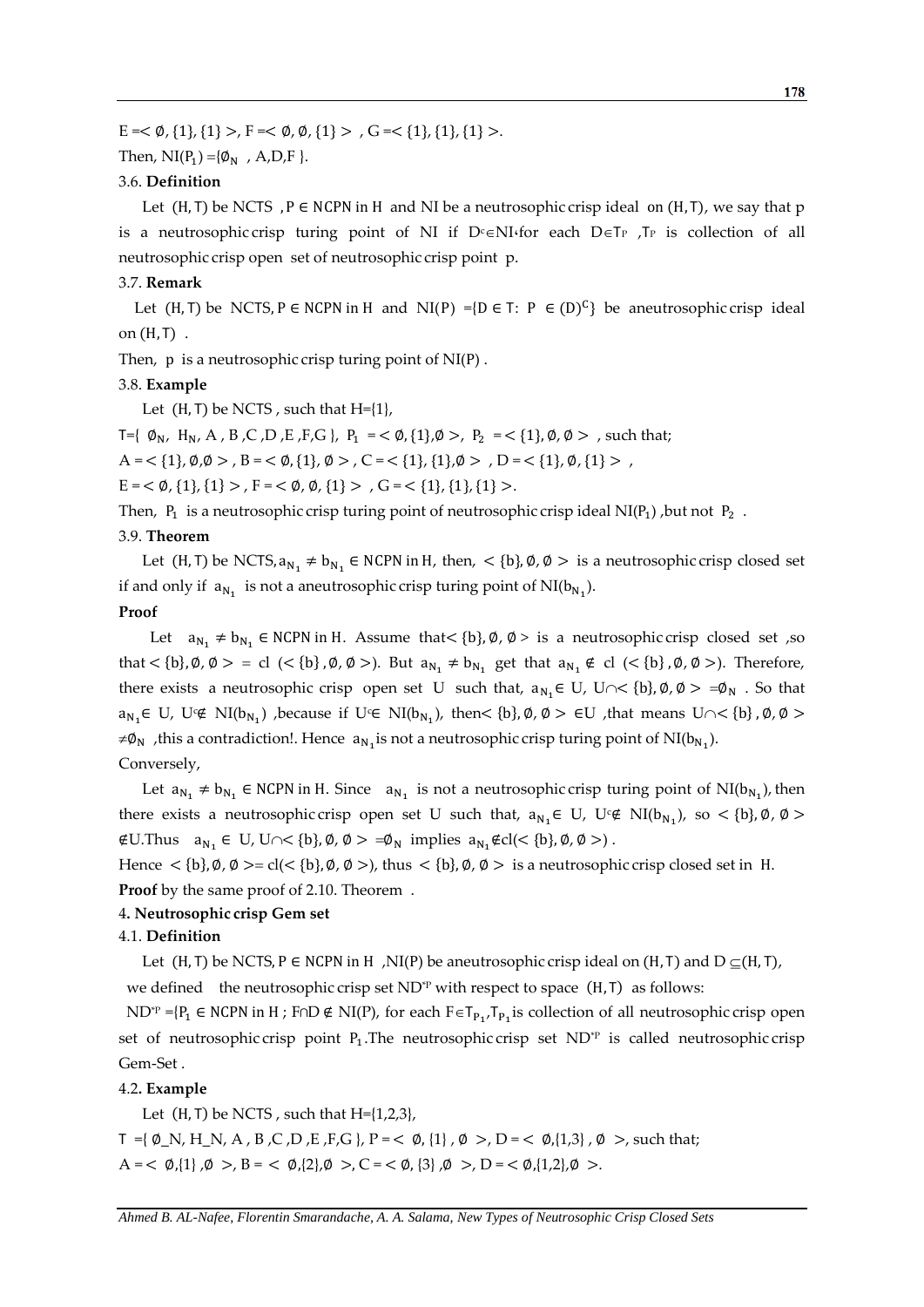$E = \langle \emptyset, \{1,3\}, \emptyset, \emptyset \rangle, F = \langle \emptyset, \{2,3\}, \emptyset \rangle, G = \langle \emptyset, \{1,2,3\}, \emptyset \rangle.$ Then,  $NI(P) = \{\emptyset, N, B, C, F\}$  and  $ND^*P = \{1\}, \emptyset, \emptyset >$ .

### 4.3**. Theorem**

Let  $(H, T)$  be NCTS, P  $\in$  NCPN in H, and let D,C be subsets of  $(H, T)$ . Then

- 1.  $\phi_N^{\text{P}} = \phi_N$
- 2.  $H_N^* = H_N$ , whenever  $NI(P) = \emptyset_N$ .
- 3.  $C \subseteq D \rightarrow NC^{*p} \subseteq ND^{*p}$ .
- 4. For any points  $P_1$ ,  $P_2 \in \text{NCPN}$  in H , with  $\text{NI}(P_2) \supseteq \text{NI}(P_1)$  then  $\text{ND}^{*P_2} \subseteq \text{ND}^{*P_1}$ .
- 5.  $P \in D$  if and only if  $P \in ND^{*p}$ .
- 6. If  $P \in D$ , then  $(ND^{\ast}P)^{\ast}P = ND^{\ast}P$ .
- 7. If  $P_1 \in D$ ,  $P_2 \in C$  with  $P_1 \neq P_2$ ,  $D \cap C = \emptyset_N$ , then  $ND^{*P_1} \cap NC^{*P_2} = \emptyset_N$ .
- 8. If  $a_{N_1}, b_{N_1} \in NCPN$  in Hwith  $a_{N_1} \neq b_{N_1}$ , then  $b_{N_1} \in (a_{N_1})^c$  implies  $a_{N_1} \notin (a_{N_1})^s b_{N_1}$  and  $b_{N_1} \notin (b_{N_1})^* a_{N_1}$ .

### 4.4 **. Remark**

The equality of theorem part (3),(4) does not necessarily hold as shown :

Let  $(H, T)$  be NCTS, such that  $H=\{1,2\}$ ,  $D = \langle \emptyset, \{2\}, \emptyset \rangle$ ,  $C = \langle \emptyset, \{1\}, \emptyset \rangle$ ,

 $T = \{ \emptyset_N, H_N, A, B, G \}, P_1 = \langle \emptyset, \{2\}, \emptyset \rangle, P_2 = \langle \emptyset, \{1\}, \emptyset \rangle,$ 

 $A = \langle \emptyset, \{1\}, \emptyset \rangle, B = \langle \emptyset, \{2\}, \emptyset \rangle, G = \langle \emptyset, \{1,2\}, \emptyset \rangle,$ 

Then ,  $NI(P_1) = {\phi_N, A}$ ,  $NI(P_2) = {\phi_N, B}$  and  $ND^{*P_1} = \phi_{\emptyset}$ ,  $\emptyset > N D^{*P_2} = \phi_N$ ,  $NC^{*P_1} = \phi_N$ Note that,

- 1)  $ND^{*P_2} \subseteq ND^{*P_1}$ , but  $NI(P_2) \not\supseteq NI(P_1)$ .
- 2)  $NC^{*P_1} \subseteq ND^{*P_1}$ , but  $C \not\subseteq D$ .

### 4.5 **.Theorem**

Let(H, T) be NCTS,  $P_1 \in NCPN$  in H and D,C be subsets of (H, T). Then  $ND^{*P_1} \cup NC^{*P_1} = N(D \cup C)^*$ **Proof**

It is obviously known that  $D \subset (D \cup C)$  and  $C \subset (D \cup C)$ , then from theorem 3.3 part(3) we get,  $ND^{*P_1} \subset N(D \cup C)^{*P_1}$  and  $ND^{*P_1} \subset N(A \cup C)^{*P_1}$ , for any  $P_1 \in NCPN$  in H. Hence

$$
ND^{*P_1} \cup NC^{*P_1} \subset N(D \cup C)^{*P_1} \quad \text{---}(1)
$$

For reverse inclusion, let  $P_2 \notin ND^{*P_1}$ . Then there exists, neutrosophic crisp open set, U containing, p ,with D∩U∈ NI( P<sub>1</sub>).Similarly, if P<sub>2</sub> ∉ NC<sup>\*P<sub>1</sub></sup>, then there exists neutrosophic crisp open set V containing P, with C∩V∈ NI( $P_1$ ) .Then by hereditary property of neutrosophic crisp ideal, we get, D∩U∩V∈ NI( $P_1$ ) and C∩U∩V∈ NI( $P_1$ ). Again by the finite additivity condition of neutrosophic crisp ideal, we get (D∪C)∩U∩V∈ NI(P1).Hence  $P_2 \notin N(D U C)^{*P_1}.$ So,

$$
N(D\cup C)^{*P_1} \subset ND^{*P_1} \cup NC^{*P_1}
$$
 --- (2).

From (1) and (2) we get,  $ND^{*P_1} \cup NC^{*P_1} = N(D \cup C)^{*P_1}$ .

### 4.6 **.Theorem**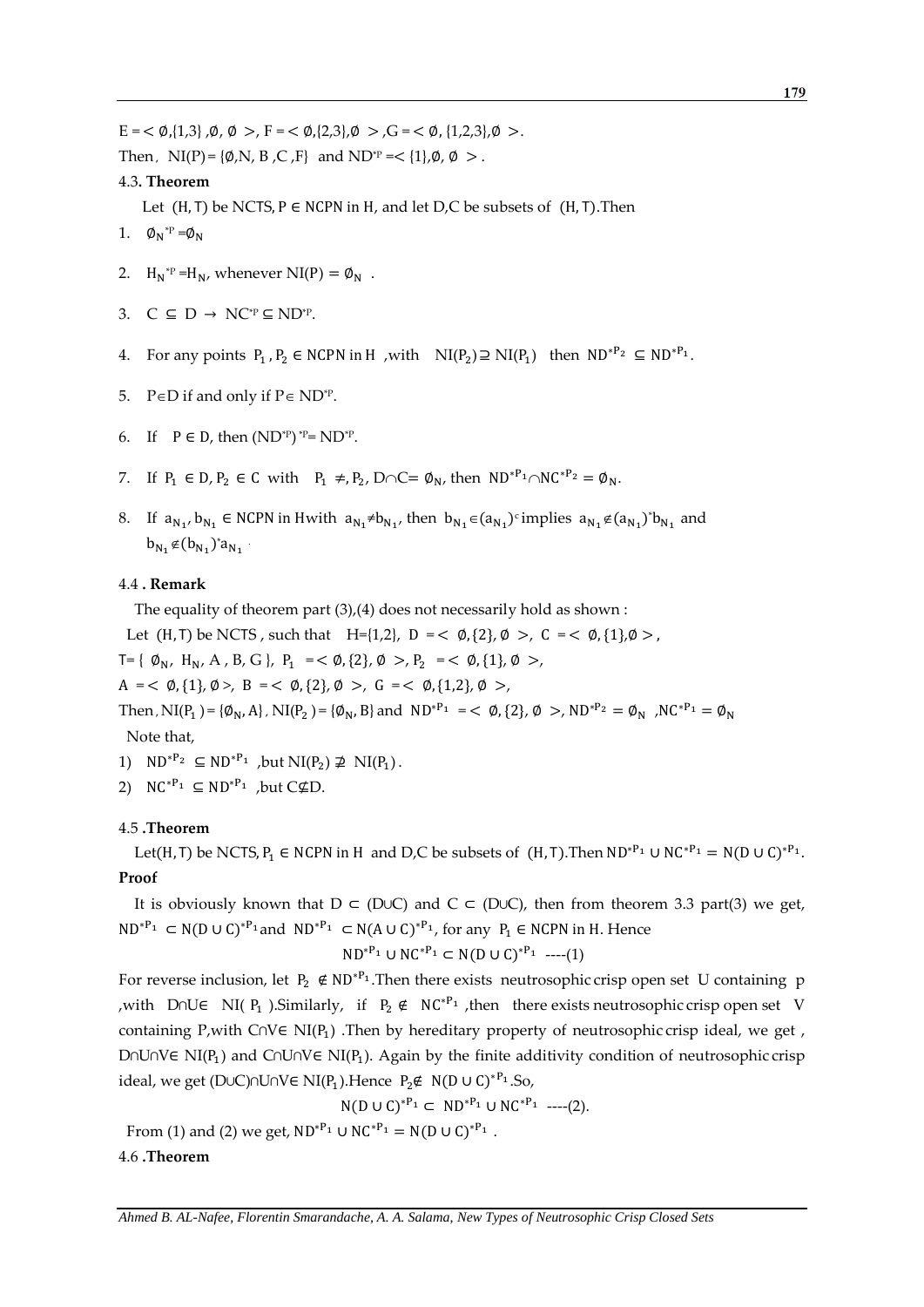Let (H. T) be NCTS,  $P_1 \in NCPN$  in H and D,C be subsets of (H, T). Then  $N(D \cap C)^{P_1} \subset ND^{P_1} \cap NC^{P_1}$ . **Proof**

It is known that D∩C⊂D and D∩C⊂C, then from theorem part (3),  $N(D \cap C)^*^{P_1} \subset ND^{P_1}$  and  $N(D \cap C)^{P_1} \subset NC^{P_1}$ . Hence  $N(D \cap C)^{P_1} \subset ND^{P_1} \cap ND^{P_1}$ , for any  $P_1 \in NCPN$  in H.

### 4.7 **.Theorem**

Let (H, T) be NCTS,  $a_{N_1} \in NCPN$  in H, for each neutrosophic crisp open set U containing  $a_{N_1}$ , then  $(a_{N_1})^* a_{N_1} \subseteq U.$ 

### **proof**

Let  $b_{N_1} \notin U$  ,so  $a_{N_1} \neq b_{N_1}$ , then we get that  $U \cap (b_{N_1}) = \emptyset_N \in NI((a_{N_1})$ . That means  $(b_{N_1} \notin (a_{N_1})^* a_{N_1})$ .Thus $\{ (a_{N_1})^* a_{N_1} \subseteq U. \}$ 

### 4.8 **.Theorem**

Let  $(H, T)$  be NCTS,  $P_1 \in NCPN$  in H and D be subsets of  $(H, T)$ . Then

$$
D^{*P_1} = \begin{cases} \emptyset_N & \text{if } P_1 \notin D \\ \text{cl}(P_1) & \text{if } P_1 \in D \end{cases}
$$

### **Proof**

### Case(1)

If  $P_1 \notin D$ , To prove  $D^{*P_1} = \emptyset_N$ . Let  $D^{*P_1} \neq \emptyset_N$ , then there exists least one element. say  $P_2 \in D^{*P_1}$  (by definition of  $D^{*P_1}$ ), we have  $C_{P_2} \cap D \notin NI(P_1)$ . Hence  $P_1 \in D \cap C_{P_2}$  So  $P_1 \in D$  which contradiction!, then  $D^{*P_1} = \emptyset_N$ .

### Case (2)

If  $P_1 \in D$ , to prove  $D^{*P_1} = cl(P_1)$ . Let  $P_2 \in D^{*P_1}$  implies  $P_1 \in D \cap V_{P_2}$  for each  $V_{P_2} \in T_{P_2}$  implies that  $P_1 \in V_{P_2}$  for each  $V_{P_2} \in T_{P_2}$  it follows  $P_2 \in cl(P_1)$  then  $D^{*P_1} \subseteq cl(P_1)$  for each D be subsets of (H. T). Let  $P_2 \in cl(P_1)$  and  $P_2 \notin D^{*P_1}$  then there exists neutrosophic crisp open set  $V_{P_2}$  containing  $P_2$  such that D∩  $V_{P_2} \in NI(P_1)$ , which implies that  $P_1 \notin D \cap V_{P_2}$  then  $P_1 \notin D$  or  $P_1 \notin V_{P_2}$  which means that  $P_1 \notin D$  or  $P_2 \notin cl(P_1)$  which contradiction! in two case. Hence  $P_2 \in D^{*P_1}$  implies thatcl $(P_1) \subseteq$  $D^{*P_1}$ . Therefore,  $D^{*P_1} = cl(P_1)$ . if  $P_1 \in D$ .

### 4.9. **Definition**

Let  $(H, T)$ ,  $(Y, \delta)$  be NCTS. Then, the mapping f: $(H, T) \rightarrow (Y, \delta)$  is called NI<sup>\*</sup>- map ,if and only if, for every subset D of  $(H, T)$ ,  $P_1 \in NCPN$  in  $H$ ,  $f(D^{*P_1}) = (f(D))^{*f(P_1)}$ .

### 4.10. **Example**

Let  $(H, T)$ ,  $(Y, \delta)$  be NCTS, such that H={1,2,3}, Y={a,b,c},

T={ $\emptyset_{N}$ , H<sub>N</sub>, A, B},  $\delta$ ={ $\emptyset_{N}$ , Y<sub>N</sub>, G}, such that.

 $A < \{1\}, \emptyset, \emptyset > B = \{2, 3\}, \emptyset, \emptyset > G = \{a\}, \emptyset, \emptyset > G$ .

Define  $f(2)=f(1)=c$  and  $f(3)=a$ , Put D={3} subset of  $(H, T)$ .

Then  $D^{*3} = B = \langle {2,3}, 0, 0 \rangle$ , so  $f(D^{*3}) = (f(D))^{*(3)=a} = (\langle a, c \rangle, 0, 0 \rangle^* a = \langle a, b, c \rangle, 0, 0 \rangle$ .

### 4.11. **Definition**

Let  $(H, T)$ ,  $(Y, \delta)$  be NCTS.Then, the mapping  $f: (H, T) \rightarrow (Y, \delta)$  is called NI<sup>\*\*</sup>-map if and only if, for every subset D of  $(Y, \delta)$ ,  $p \in NCPN$  in  $Y$ ,  $f^1(D^{*P}) = (f^{-1} (D))^{*}f^{-1 (P)}$ .

### 4.12. **Example**

Let  $(H, T)$ ,  $(Y, \delta)$  be NCTS, such that H={a,b,c}, Y={1,2,3}  $T=\{ \emptyset_N, H_N, A, B \}$ ,  $\delta = \{ \emptyset_N, Y_N, G \}$ , such that.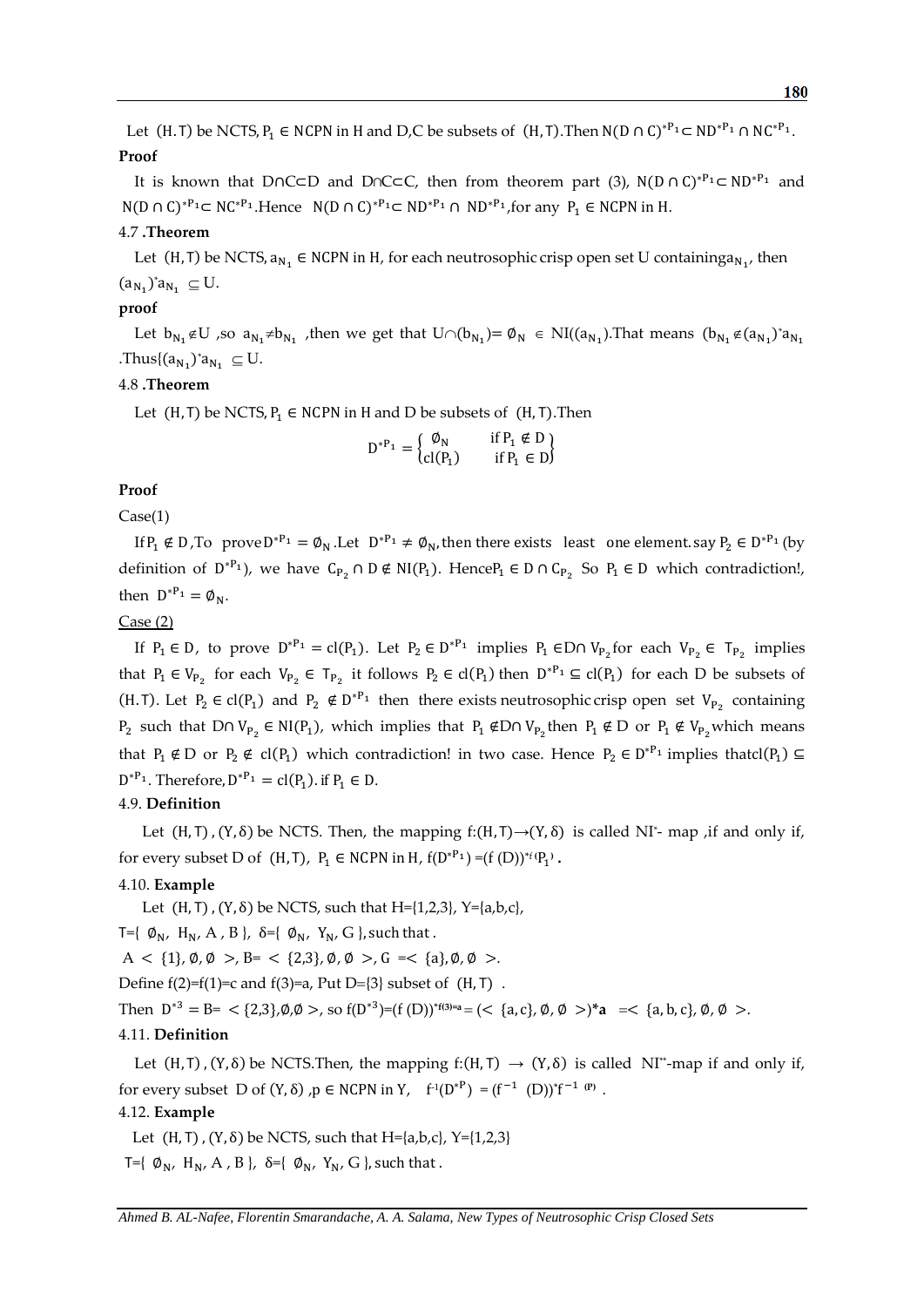$A = \{a\}, \emptyset, \emptyset > \emptyset$  ,  $B = \{b, c\}, \emptyset, \emptyset > \emptyset$  ,  $G = \{1\}, \emptyset, \emptyset > \emptyset$ Define  $f(b)=f(a)=3$  and  $f(c)=1.Put D=\{3\}$  subset of  $(Y, \delta)$ . Then  $D^{*1} = B = \langle 2,3 \rangle, \emptyset, \emptyset > , \text{ so } f^{\text{-1}}(D^{*1}) = (f^{\text{-1}}(D))^{*c} = (\langle \{b,a\}, \emptyset, \emptyset >)^{*c} = \langle \{b,c\}, \emptyset, \emptyset > .$ 

### **Conclusion**

We defined a new types of neutrosophic crisp closed sets and limit points in neutrosophic crisp topological space, namly [neutrosophic crisp Gem sets and neutrosophic crisp Turig points] respactvely, we stady their properties in details and we also use it to introduce the some of topological concepts as : neutrosophic crisp closed (open) sets, neutrosophic crisp closure, neutrosophic crisp interior, neutrosophic crisp extrior and neutrosophic crisp boundary which are fundamental for further reserch on neutrosophic crisp topology and will setrengthen the foundations of theory of neutrosophic topological spaces .

We expect, this paper will promote the future study on neutrosophic crisp topological spaces and many other general frameworks.

### **References**

- [1] F. Smarandache. A Unifying Field in Logics: Neutrosophic Logic. Neutrosophy, Neutrosophic Set, Neutrosophic Probability, American Re- search Press, Rehoboth, NM, (1999).
- [2] Zadeh, L.A., *Fuzzy sets*, Information and Control,(1965),8 ,338-353. Accepted: 22.04.2014.
- [3] Atanassov, K., *Intuitionistic Fuzzy Sets*, Fuzzy Sets and Systems, 1986, 20 ,87-96.
- [4] F. Smarandache. An introduction to the Neutrosophy probability applied in Quantum Physics, International Conference on introduction Neutrosophic Physics, Neutrosophic Logic, Set, Probability, and Statistics, University of New Mexico, Gallup, NM 87301, USA2-4 December (2011).
- [5] Aggarwal, S., Biswas, R., Ansari, A.Q., *Neutrosophic Modeling and Control*, Computer and Communication Technology, 2010, 718-723.
- [6] Arora, M., Biswas, R., Pandy, U.S., *Neutrosophic Relational Database Decomposition*, International Journal of Advanced Computer Science and Applications, 2011,2(8), 121-125.
- [7] Arora, M., Biswas, R., *Deployment of Neutrosophic Technology to Re-trieve Answers for Queries Posed in Natural Language*, in 3rd International Conference on Computer Science and Information Technology, 2010,435-439.
- [8] Ansari, Biswas, Aggarwal, *Proposal for Applicability of Neutrosophic Set Theory in Medical AI*, International Journal of Computer Applications, 2011, 27/5 ,5-11.
- [9] Kharal, A., *A Neutrosophic Multicriteria Decision Making Method*, New Mathematics and Natural Computation, Creighton University, USA,2013.
- [10] Lupianez, F.G., *On neutrosophic topology*, Kybernetes, 2008 ,37(6) ,797-800.
- [11] A. A. Salama. Neutrosophic Crisp Points and Neutrosophic Crisp Ideals. Neutrosophic Sets and Systems, 2013, Vol.1, Issue 1, 50-54.
- [12] Salama, A., Florentin Smarandache, and Valeri Kromov. "Neutrosophic Closed Set and Neutrosophic Continuous Functions." Neutrosophic Sets and Systems 4.1 (2014): 2.
- [13] Salama, A. A., Alblowi, S. A., Smarandache, F."Neutrosophic crisp open set and neutrosophic crisp continuity via neutrosophic crisp ideals". I.J. Information Engineering and Electronic Business vol. 3, pp.1 – 8, 2014.
- [14] Salama, A. A., Elghawalby, H. "\*- Neutrosophic Crisp Set & Relations", Neutrosophic Sets and Systems, Vol. 6, pp. 12-17, 2014.
- [15] Salama, A. A., Alblowi, S. A., and Smarandache, F. "The characteristic function of a neutrosophic set", Neutrosophic Sets and Systems vol. 3, pp.14 – 18, 2014.
- [16] Salama, A. A., Smarandache, F. "Neutrosophic Crisp Set Theory", Educational Publisher, Columbus, Ohio,USA., 2015.
- [17] Salama, A. A., Smarandache, F, "Filters via Neutrosophic Crisp Sets", Neutrosophic Sets and Systems, Vol. 1, No. 1, pp. 34-38, 2013 .
- [18] .Salama, A. A., Alblowi, S. "Neutrosophic set and neutrosophic topological spaces", ISOR J.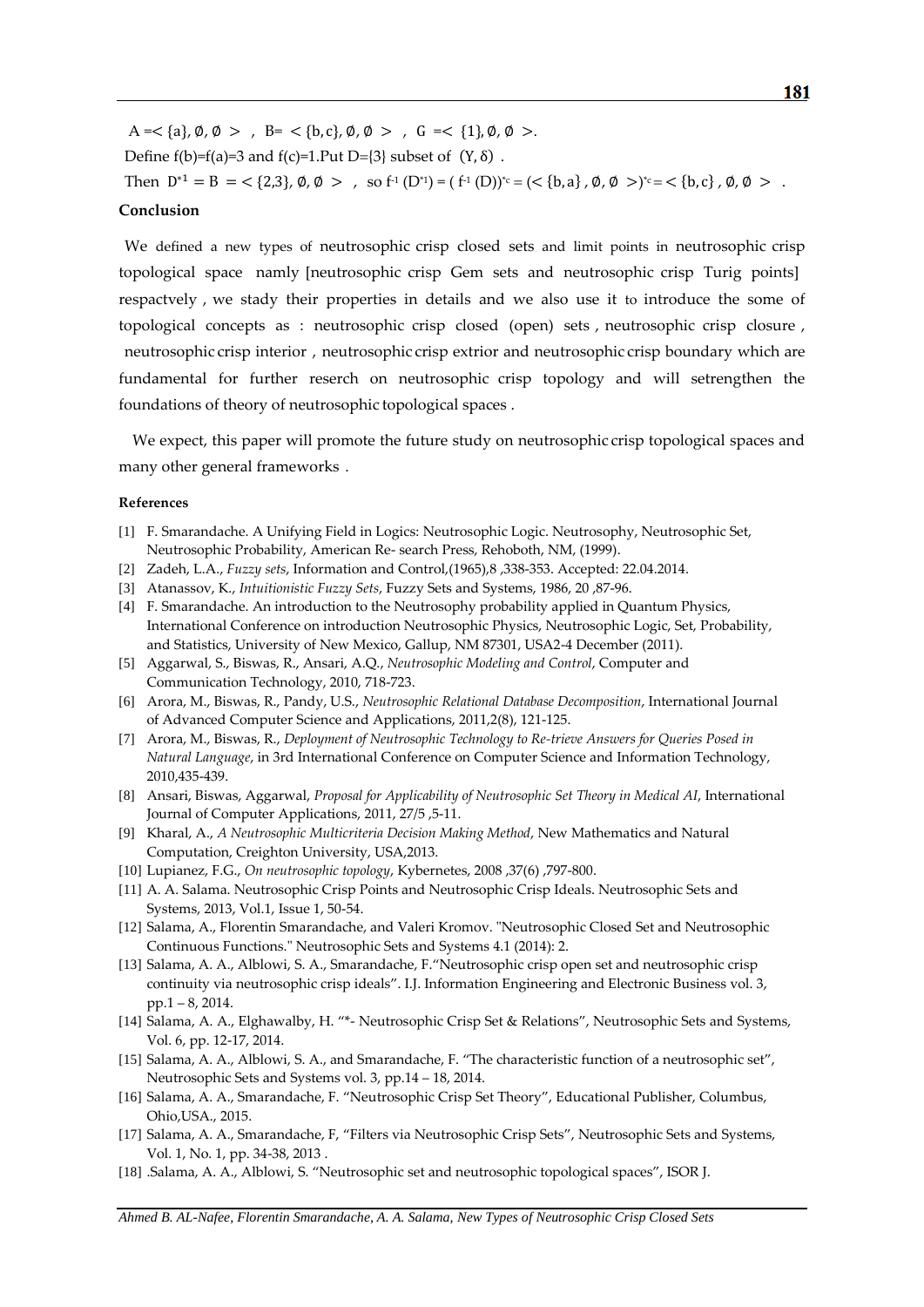Mathematicsvol. 3, no. 3, pp.31 – 35, 2012..

- [19] H. E. Khalid, An Original Notion to Find Maximal Solution in the Fuzzy Neutrosophic Relation Equations (FNRE) with Geometric Programming(GP), Neutrosophic Sets and Systems, 2015vol.7, pp.3-7.
- [20] [M. Abdel-Basset,](https://www.sciencedirect.com/science/article/pii/S1568494619300419#!) [M. Saleh,](https://www.sciencedirect.com/science/article/pii/S1568494619300419#!) [A. Gamal, F.Smarandache](https://www.sciencedirect.com/science/article/pii/S1568494619300419#!) An approach of TOPSIS technique for developing

supplier selection with group decision making under type-2 neutrosophic number, Applied Soft Computing, April 201[9,Volume 77,](https://www.sciencedirect.com/science/journal/15684946/77/supp/C) Pages 438-452.

- [21] M. Abdel-Basset, G. Manogaran, A. Gamal, F. Smarandach, A Group Decision Making Framework Based on Neutrosophic TOPSIS Approach for Smart Medical Device Selection. J. Medical Systems, 2019, 43(2): 38:1-38:13 .
- [22] M. Abdel Basset, V. Chang, A. Gamal, F. Smarandache, Anintegrated neutrosophic ANP and VIKOR method for achieving sustainable supplier selection: A case study in importing field. Computers in Industry, (2019),106: 94-110 .
- [23] Abdel-Basset, Mohamed, et al. "An integrated plithogenic MCDM approach for financial performance evaluation of manufacturing industries." Risk Management (2020): 1-27.
- [24] Abdel-Basset, M., Mohamed, R., Sallam, K., & Elhoseny, M. (2020). A novel decision-making model for sustainable supply chain finance under uncertainty environment. Journal of Cleaner Production, 122324.
- [25] Abdel-Basst, M., Mohamed, R., & Elhoseny, M. (2020). A novel framework to evaluate innovation value proposition for smart product-service systems. Environmental Technology & Innovation, 101036.
- [26] M. Parimala, M. Karthika,. Jafari , F. Smarandache, R.Udhayakumar. Neutrosophic Nano ideal topological structure, Neutrosophic Sets and Systems, 2019,Vol. 24,70-76.
- [27] R.K. Al-Hamido, "Neutrosophic Crisp Bi-Topological Spaces", Neutrosophic Sets and Systems, 2018. vol. 21, 66-73.
- [28] Giri, B. C., Molla, M. U., and Biswas, P. TOPSIS Method for MADM based on Interval Trapezoidal Neutrosophic Number. *Neutrosophic Sets and Systems,* (2018), *22*, 151-167.
- [29] Elhassouny, A., Idbrahim, S., and Smarandache, F. Machine learning in Neutrosophic Environment: A Survey *Neutrosophic Sets and Systems,* (2019) *28*, 58-68.
- [30] Gonzalez-Ortega, R., Leyva-Vazquez, M., Sganderla-Figueiredo, J. A., and Guijarro-Rodriguez, A. Sinos river basin social-environmental prospective assessment of water quality management using fuzzy cognitive maps and neutrosophic AHP-TOPSIS. *Neutrosophic Sets and Systems,* (2018),*23*, 160-171.
- [31] Wadei F.AL-omeri and SaeidJafari ,Neutrosophic pre continuous multifunction and almost pre continuous multifunctions,Netrosophic sets and system, 2019,vol 27,53-69 .
- [32] T. Nandhini and M. Vigneshwaran, Nαg#ψ-open map, Nαg#ψ-closed map and Nαg#ψ-homomorphism in neutrosophic topological spaces. Neutrosophic Sets and Systems, (2019), 29,186-196.
- [33] V. Banupriya and S. Chandrasekar, Neutrosophic αgs Continuity and Neutrosophic αgs Irresolute Maps. Neutrosophic Sets and Systems,(2019), 28,162-170.11.
- [34] Jayaparthasarathy, G.; Little Flower, V.F.; Arockia Dasan, M. Neutrosophic Supra Topological Applications in Data Mining Process, Neutrosophic Sets and System, 2019, Volume 27, pp. 80 – 97.
- [35] Aal, S. I. A.; Ellatif, A.M.A.A.; Hassan, M.M. Two Ranking Methods of Single Valued Triangular Neutrosophic Numbers to Rank and Evaluate Information Systems Quality, Neutrosophic Sets and Systems, 2018, Volume 19, pp. 132-141.
- [36] R. Dhavaseelan, R. Narmada Devi, S. Jafari and Qays Hatem Imran, Neutrosophic  $\alpha_m$ -continuity. Neutrosophic Sets and Systems, (2019) 27, 171-179.10.
- [37] Karaaslan, F. Gaussian single-valued neutrosophic numbers and its application in multi-attribute decision making, Neutrosophic Sets and Systems, **2018**, Volume 22, pp.101–117.
- [38] Salama, A. A., Florentin Smarandache, and Valeri Kroumov. "Neutrosophic Crisp Sets & Neutrosophic Crisp Topological Spaces." Neutrosophic Sets and Systems 2.1 (2014)
- [39] L. AL-Swidi and A. AL-Nafee,"New Separation Axioms Using the idea of "Gem-Set", in Topological

Space",*Mathematical Theory and modeling*, 2013,vol.3, no.3, pp. 60 - 66.